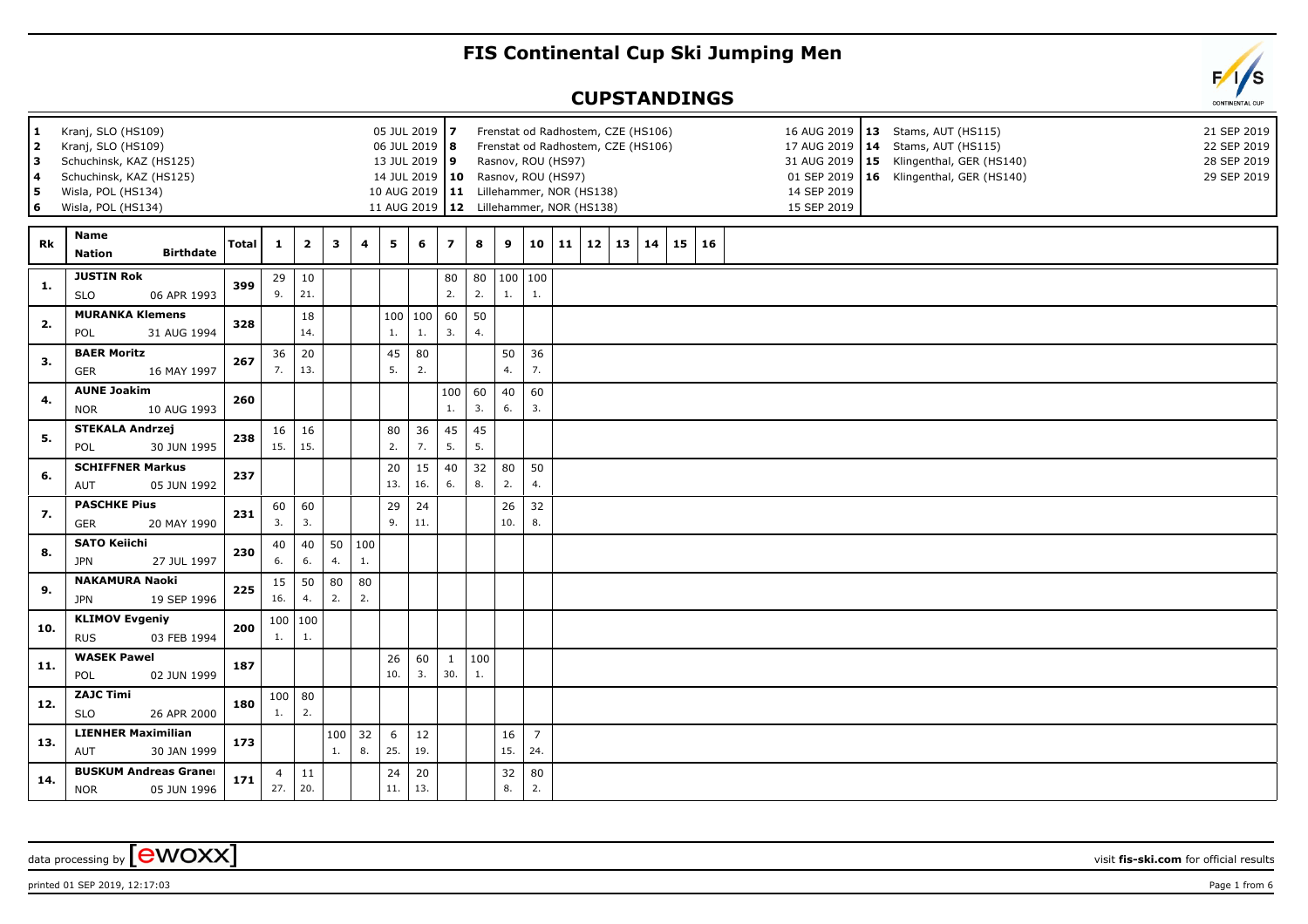| Name<br>Rk |                                                           | Total | $\mathbf{1}$ | $\overline{2}$        | 3         | 4                     | 5                     | 6         | $\overline{\phantom{a}}$ | 8         | 9         | 10        | 11 | 12 | 13 | 14 | 15 | 16 |  |  |  |  |  |  |
|------------|-----------------------------------------------------------|-------|--------------|-----------------------|-----------|-----------------------|-----------------------|-----------|--------------------------|-----------|-----------|-----------|----|----|----|----|----|----|--|--|--|--|--|--|
|            | <b>Birthdate</b><br><b>Nation</b>                         |       |              |                       |           |                       |                       |           |                          |           |           |           |    |    |    |    |    |    |  |  |  |  |  |  |
| 15.        | <b>PREVC Cene</b><br>12 MAR 1996<br>SLO                   | 170   | 11.          | $24 \mid 15$<br>16.   | 29<br>9.  | 24<br>11.             | 22<br>12.             | 10<br>21. |                          |           | 20<br>13. | 26<br>10. |    |    |    |    |    |    |  |  |  |  |  |  |
| 16.        | <b>PRESECNIK Jernej</b><br>18 JAN 2002<br><b>SLO</b>      | 163   | 12.          | $22 \mid 13$<br>18.   | 40<br>6.  | $\overline{3}$<br>28. | 15<br>16.             | 16<br>15. | 22<br>12.                |           | 12<br>19. | 20<br>13. |    |    |    |    |    |    |  |  |  |  |  |  |
| 17.        | <b>SAKALA Filip</b><br>21 MAY 1996<br>CZE                 | 155   |              |                       |           |                       | $\overline{2}$<br>29. |           | 50<br>4.                 | 40<br>6.  | 45<br>5.  | 18<br>14. |    |    |    |    |    |    |  |  |  |  |  |  |
| 18.        | <b>TROFIMOV Roman Serge</b><br><b>RUS</b><br>19 NOV 1989  | 145   |              |                       |           |                       | 32<br>8.              | 32<br>8.  |                          |           | 36<br>7.  | 45<br>5.  |    |    |    |    |    |    |  |  |  |  |  |  |
| 19.        | <b>LEITNER Clemens</b><br>07 NOV 1998<br>AUT              | 144   | 9<br>22.     | 32<br>8.              |           |                       | 50<br>4.              |           |                          |           | 24<br>11. | 29<br>9.  |    |    |    |    |    |    |  |  |  |  |  |  |
| 20.        | <b>ROTH Luca</b><br>GER<br>14 APR 2000                    | 143   | 18<br>14.    | $\overline{2}$<br>29. | 45<br>5.  | 50<br>4.              | 14<br>17.             | 14<br>17. |                          |           |           |           |    |    |    |    |    |    |  |  |  |  |  |  |
| 21.        | <b>ERIKSEN Sander Vossan</b><br><b>NOR</b><br>29 DEC 2000 | 132   |              |                       | 9<br>22.  | 40<br>6.              | 40<br>6.              | 26<br>10. |                          |           | 11<br>20. | 6<br>25.  |    |    |    |    |    |    |  |  |  |  |  |  |
| 22.        | <b>TOCHIMOTO Shohei</b><br><b>JPN</b><br>21 DEC 1989      | 123   | 18.          | $13 \mid 29$<br>9.    | 36<br>7.  | 45<br>5.              |                       |           |                          |           |           |           |    |    |    |    |    |    |  |  |  |  |  |  |
| 23.        | <b>ZNISZCZOL Aleksander</b><br>08 MAR 1994<br>POL         | 119   | 12 <br>19.   | 26<br>10.             |           |                       | 36<br>7.              | 45<br>5.  |                          |           |           |           |    |    |    |    |    |    |  |  |  |  |  |  |
| 24.        | <b>WOHLGENANNT Ulrich</b><br>01 AUG 1994<br>AUT           | 111   |              |                       | 11<br>20. | 29<br>9.              | 11<br>20.             |           | 11<br>20.                | 18<br>14. | 15<br>16. | 16<br>15. |    |    |    |    |    |    |  |  |  |  |  |  |
| 25.        | <b>RAIMUND Philipp</b><br><b>GER</b><br>23 JUN 2000       | 101   | 5<br>26.     | $\overline{4}$<br>27. |           |                       | 60<br>3.              | 32<br>8.  |                          |           |           |           |    |    |    |    |    |    |  |  |  |  |  |  |
| 26.        | <b>HULA Stefan</b><br>29 SEP 1986<br>POL                  | 100   |              |                       |           |                       |                       |           |                          |           | 60<br>3.  | 40<br>6.  |    |    |    |    |    |    |  |  |  |  |  |  |
| 27.        | <b>KOT Maciej</b><br>09 JUN 1991<br>POL                   | 95    | 50<br>4.     | 45<br>5.              |           |                       |                       |           |                          |           |           |           |    |    |    |    |    |    |  |  |  |  |  |  |
| 28.        | <b>CHOI Heung Chul</b><br>03 DEC 1981<br>KOR              | 92    |              |                       | 32<br>8.  | 60<br>3.              |                       |           |                          |           |           |           |    |    |    |    |    |    |  |  |  |  |  |  |
| 29.        | <b>PREVC Peter</b><br>20 SEP 1992<br><b>SLO</b>           | 81    | 45<br>5.     | 36<br>7.              |           |                       |                       |           |                          |           |           |           |    |    |    |    |    |    |  |  |  |  |  |  |
| 30.        | <b>ITO Masamitsu</b><br>27 FEB 1998<br><b>JPN</b>         | 80    |              |                       |           |                       |                       | 24<br>11. | 32<br>8.                 | 24<br>11. |           |           |    |    |    |    |    |    |  |  |  |  |  |  |
| 31.        | <b>TKACHENKO Sergey</b><br>KAZ<br>08 JUN 1999             | 76    |              |                       | 60<br>3.  | 16<br>15.             |                       |           |                          |           |           |           |    |    |    |    |    |    |  |  |  |  |  |  |
| 32.        | <b>RAINER Stefan</b><br>AUT<br>15 AUG 1999                | 72    |              |                       | 26<br>10. | 14<br>17.             |                       |           | 20<br>13.                | 12<br>19. |           |           |    |    |    |    |    |    |  |  |  |  |  |  |
| 33.        | <b>KOZISEK Cestmir</b><br>CZE<br>09 NOV 1991              | 66    |              |                       |           |                       | 16<br>15.             | 50<br>4.  |                          |           |           |           |    |    |    |    |    |    |  |  |  |  |  |  |

printed 01 SEP 2019, 12:17:03 Page 2 from 6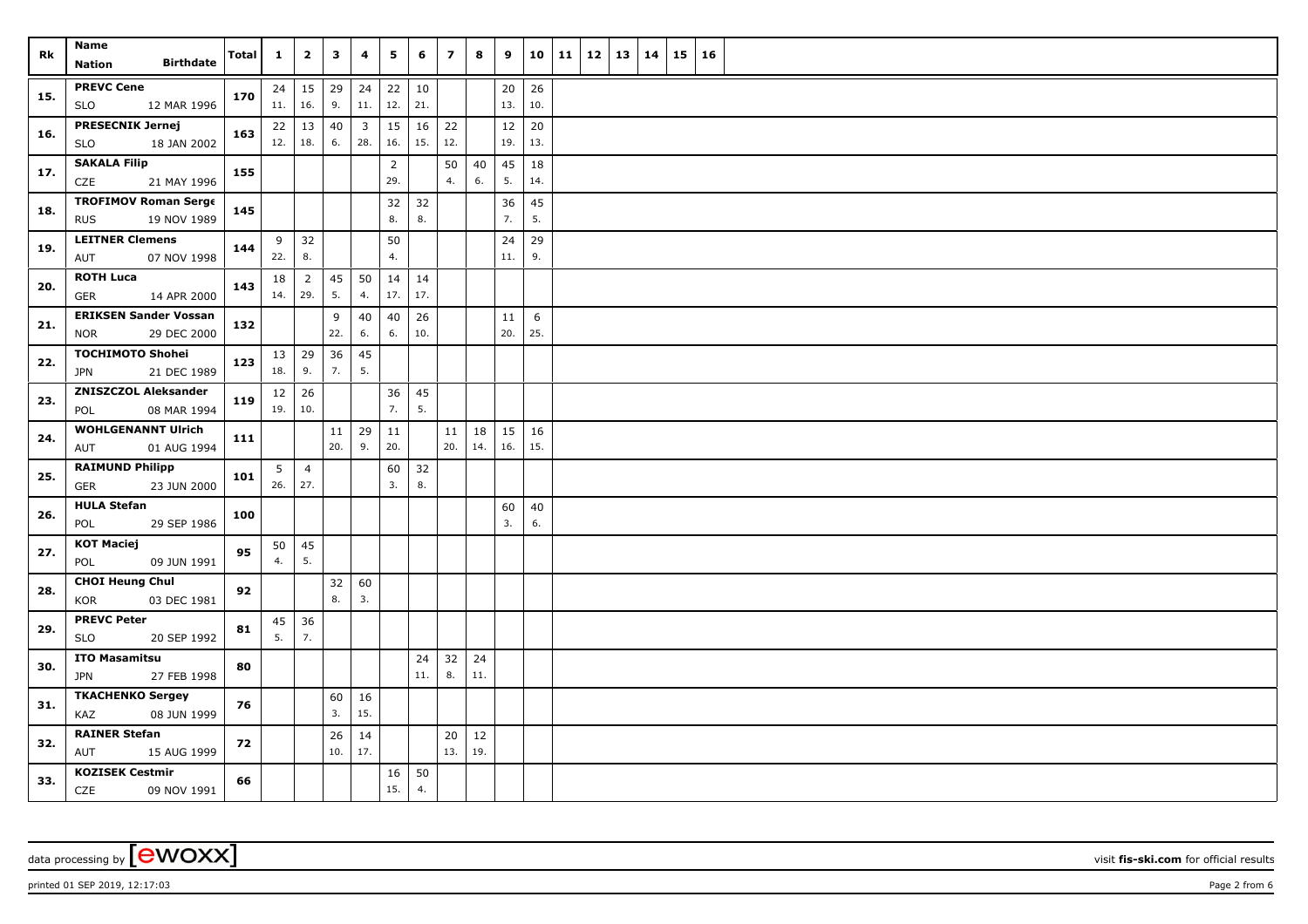| Rk  | Name<br><b>Birthdate</b><br><b>Nation</b>         | <b>Total</b> | $\mathbf{1}$ | $\overline{2}$      | $\mathbf{3}$   | 4         | 5                     | 6              | $\overline{\phantom{a}}$ | 8          | 9                     | 10             | 11 | 12 | 13   14 | 15 | 16 |  |
|-----|---------------------------------------------------|--------------|--------------|---------------------|----------------|-----------|-----------------------|----------------|--------------------------|------------|-----------------------|----------------|----|----|---------|----|----|--|
| 34. | <b>HUBER Stefan</b>                               | 65           |              |                     |                |           | 5                     | 40             |                          |            | 6                     | 14             |    |    |         |    |    |  |
|     | AUT<br>08 MAR 1994                                |              |              |                     |                |           | 26.                   | 6.             |                          |            | 25.                   | 17.            |    |    |         |    |    |  |
| 34. | <b>DESCHWANDEN Gregor</b>                         | 65           |              |                     |                |           |                       | $\overline{3}$ | 26                       | 36         |                       |                |    |    |         |    |    |  |
|     | 27 FEB 1991<br>SUI                                |              |              |                     |                |           |                       | 28.            | 10.                      | 7.         |                       |                |    |    |         |    |    |  |
| 36. | <b>HAAGEN David</b><br>AUT<br>06 APR 2002         | 63           |              | 6<br>25.            |                |           | $\overline{7}$<br>24. | 5<br>26.       | 12<br>19.                | 22<br>12.  |                       | 11<br>20.      |    |    |         |    |    |  |
|     | <b>KALINICHENKO Vitaliy</b>                       |              |              |                     | 14             | 26        | 9                     | 12             |                          |            |                       | $\mathbf{1}$   |    |    |         |    |    |  |
| 37. | <b>UKR</b><br>09 AUG 1993                         | 62           |              |                     | 17.            | 10.       | 22.                   | 19.            |                          |            |                       | 30.            |    |    |         |    |    |  |
| 38. | <b>JUROSZEK Kacper</b>                            | 59           |              |                     |                |           |                       | 13             | 24                       | 13         |                       | 9              |    |    |         |    |    |  |
|     | 05 JUN 2001<br>POL                                |              |              |                     |                |           |                       | 18.            | 11.                      | 18.        |                       | 22.            |    |    |         |    |    |  |
| 39. | <b>MOERTH Claudio</b>                             | 58           |              |                     |                |           |                       |                | 29                       | 29         |                       |                |    |    |         |    |    |  |
|     | AUT<br>27 OCT 2000                                |              |              |                     |                |           |                       |                | 9.                       | 9.         |                       |                |    |    |         |    |    |  |
| 40. | <b>HOFFMANN Felix</b>                             | 55           | 11           | $\overline{7}$      |                |           | $\overline{3}$<br>28. |                |                          |            | 10                    | 24             |    |    |         |    |    |  |
|     | <b>GER</b><br>14 OCT 1997                         |              | 20.          | 24.                 |                |           |                       |                |                          |            | 21.                   | 11.            |    |    |         |    |    |  |
| 41. | <b>JELAR Ziga</b><br><b>SLO</b><br>22 OCT 1997    | 54           | 32<br>8.     | 22<br>12.           |                |           |                       |                |                          |            |                       |                |    |    |         |    |    |  |
|     | <b>PURTOV Mikhail</b>                             |              |              |                     | 16             | 20        |                       | 9              |                          |            |                       |                |    |    |         |    |    |  |
| 42. | <b>RUS</b><br>28 MAY 2002                         | 45           |              |                     | 15.            | 13.       |                       | 22.            |                          |            |                       |                |    |    |         |    |    |  |
|     | <b>SOUKUP Matthew</b>                             |              |              |                     |                |           |                       |                | 36                       | 8          |                       |                |    |    |         |    |    |  |
| 43. | 31 AUG 1997<br>CAN                                | 44           |              |                     |                |           |                       |                | 7.                       | 23.        |                       |                |    |    |         |    |    |  |
| 44. | <b>RINGEN Sondre</b>                              | 40           |              |                     | $\overline{4}$ | 36        |                       |                |                          |            |                       |                |    |    |         |    |    |  |
|     | <b>NOR</b><br>09 OCT 1996                         |              |              |                     | 27.            | 7.        |                       |                |                          |            |                       |                |    |    |         |    |    |  |
| 44. | <b>HAARE Anders</b>                               | 40           |              |                     |                |           | 10                    | 1              |                          |            | 14                    | 15             |    |    |         |    |    |  |
|     | 07 DEC 1999<br><b>NOR</b>                         |              |              |                     |                |           | 21.                   | 30.            |                          |            | 17.                   | 16.            |    |    |         |    |    |  |
| 44. | <b>LANISEK Anze</b><br>20 APR 1996<br><b>SLO</b>  | 40           | 17.          | $14 \mid 26$<br>10. |                |           |                       |                |                          |            |                       |                |    |    |         |    |    |  |
|     | <b>HOLIK Frantisek</b>                            |              |              |                     |                |           |                       |                | 14                       | 16         | $\overline{4}$        | $\overline{4}$ |    |    |         |    |    |  |
| 47. | CZE<br>23 OCT 1998                                | 38           |              |                     |                |           |                       |                | 17.                      | 15.        | 27.                   | 27.            |    |    |         |    |    |  |
| 48. | <b>MAKSIMOCHKIN Mikhail</b>                       | 37           |              |                     |                |           |                       | 6              |                          |            | 18                    | 13             |    |    |         |    |    |  |
|     | <b>RUS</b><br>29 AUG 1993                         |              |              |                     |                |           |                       | 25.            |                          |            | 14.                   | 18.            |    |    |         |    |    |  |
| 48. | <b>VILLUMSTAD Fredrik</b>                         | 37           |              | 8                   |                |           |                       | $\overline{7}$ |                          |            |                       | 22             |    |    |         |    |    |  |
|     | 21 MAR 1999<br><b>NOR</b>                         |              |              | 23.                 |                |           |                       | 24.            |                          |            |                       | 12.            |    |    |         |    |    |  |
| 50. | <b>NIZNIK Adam</b><br>POL<br>07 OCT 2002          | 36           |              |                     |                |           | 18<br>14.             | 18<br>14.      |                          |            |                       |                |    |    |         |    |    |  |
|     | <b>NIETZEL Justin</b>                             |              |              |                     |                |           |                       |                |                          |            |                       |                |    |    |         |    |    |  |
| 51. | GER<br>17 SEP 1997                                | 35           |              |                     | 24<br>11.      | 11<br>20. |                       |                |                          |            |                       |                |    |    |         |    |    |  |
| 51. | <b>SAETHER Rishi</b><br><b>NOR</b><br>08 JAN 1997 | 35           |              |                     |                |           |                       |                | $\overline{7}$<br>24.    | 26<br> 10. | $\overline{2}$<br>29. |                |    |    |         |    |    |  |

data processing by **CWOXX** wisit **fis-ski.com** for official results

printed 01 SEP 2019, 12:17:03 Page 3 from 6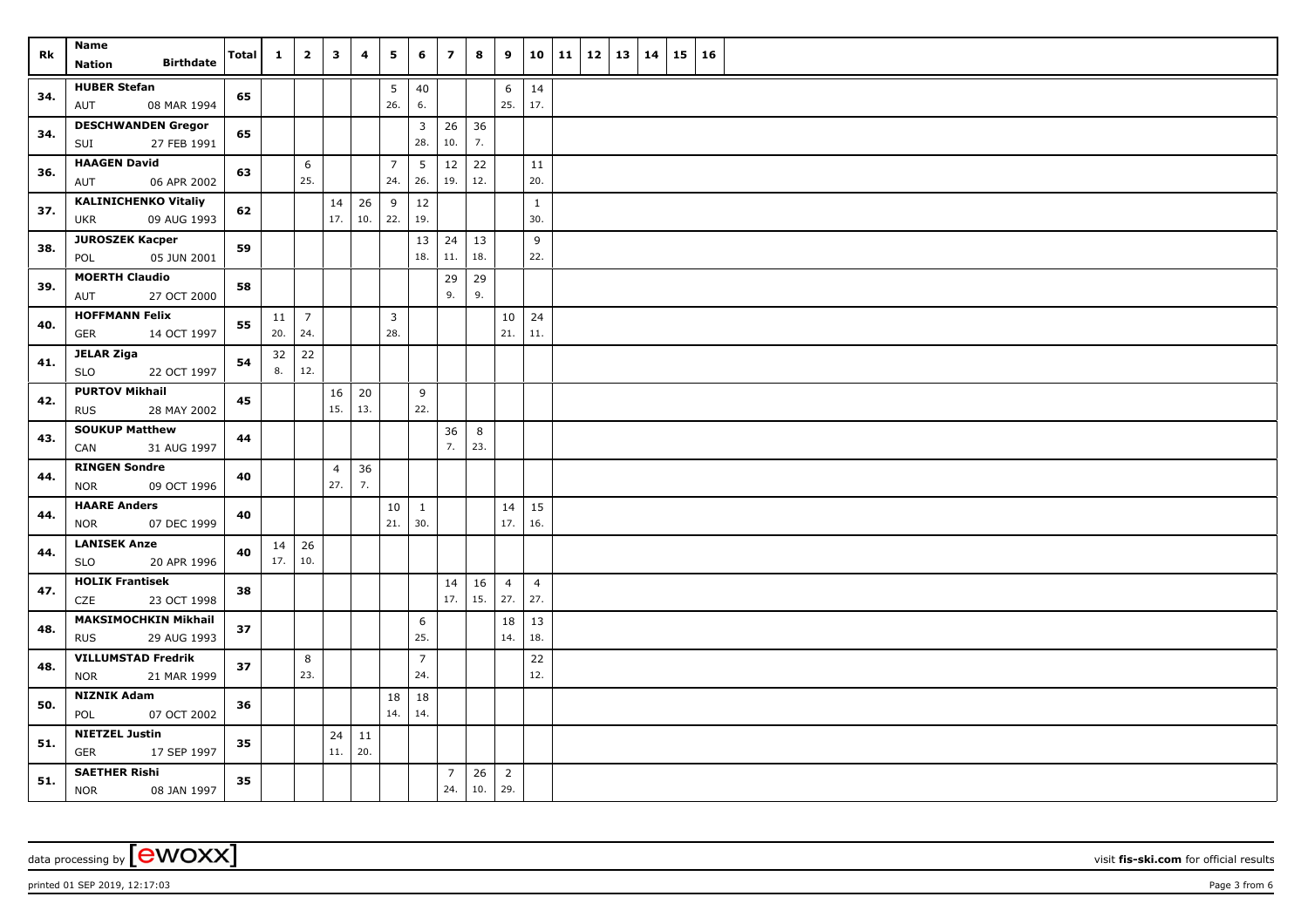| Rk  | Name<br><b>Birthdate</b><br>Nation               | Total    | $\mathbf{1}$ | $\overline{2}$      | $\mathbf{3}$   | 4                     | 5              | 6              | $\overline{\mathbf{z}}$ | 8   | 9               | 10        | 11 | 12   13   14 |  | 15 16 |  |
|-----|--------------------------------------------------|----------|--------------|---------------------|----------------|-----------------------|----------------|----------------|-------------------------|-----|-----------------|-----------|----|--------------|--|-------|--|
|     | <b>KOMABA Shinya</b>                             |          |              |                     |                |                       |                |                |                         |     |                 |           |    |              |  |       |  |
| 53. | 23 JAN 1996<br>JPN                               | 32       |              |                     |                |                       |                |                |                         |     | 22<br>12.       | 10<br>21. |    |              |  |       |  |
|     | <b>RUPITSCH Markus</b>                           |          |              |                     |                |                       |                |                |                         |     | 29              |           |    |              |  |       |  |
| 54. | 08 NOV 1997<br>AUT                               | 29       |              |                     |                |                       |                |                |                         |     | 9.              |           |    |              |  |       |  |
| 55. | <b>FUCHS Tim</b>                                 |          |              |                     | 8              | 15                    |                |                |                         |     | $5\phantom{.0}$ |           |    |              |  |       |  |
|     | GER<br>03 AUG 1997                               | 28       |              |                     | 23.            | 16.                   |                |                |                         |     | 26.             |           |    |              |  |       |  |
| 55. | <b>MUMINOV Sabirzhan</b>                         | 28       |              |                     | 18             | 10                    |                |                |                         |     |                 |           |    |              |  |       |  |
|     | KAZ<br>16 APR 1994                               |          |              |                     | 14.            | 21.                   |                |                |                         |     |                 |           |    |              |  |       |  |
| 57. | <b>MOERTH Francisco</b>                          | 27       |              |                     | 5              | 22                    |                |                |                         |     |                 |           |    |              |  |       |  |
|     | 09 JUL 1999<br>AUT                               |          |              |                     | 26.            | 12.                   |                |                |                         |     |                 |           |    |              |  |       |  |
| 57. | <b>BARTOL Tilen</b><br>17 APR 1997<br><b>SLO</b> | $\bf 27$ | $26 \mid 1$  | 10.   30.           |                |                       |                |                |                         |     |                 |           |    |              |  |       |  |
|     | <b>HAUSWIRTH Sandro</b>                          |          |              |                     |                |                       |                | $\overline{4}$ | 13                      | 10  |                 |           |    |              |  |       |  |
| 57. | SUI<br>29 AUG 2000                               | 27       |              |                     |                |                       |                | 27.            | 18.                     | 21. |                 |           |    |              |  |       |  |
|     | <b>VETELAINEN Jonne</b>                          |          |              |                     |                |                       |                |                | 16                      | 11  |                 |           |    |              |  |       |  |
| 57. | FIN<br>12 JUL 2000                               | 27       |              |                     |                |                       |                |                | 15.                     | 20. |                 |           |    |              |  |       |  |
|     | <b>MARUSIAK Yevhen</b>                           |          |              |                     | $22$           | $\overline{4}$        |                |                |                         |     |                 |           |    |              |  |       |  |
| 61. | 16 MAR 2000<br>UKR                               | 26       |              |                     | 12.            | 27.                   |                |                |                         |     |                 |           |    |              |  |       |  |
| 61. | <b>CHOI Seou</b>                                 | 26       |              |                     | $\overline{7}$ | $7^{\circ}$           | $\overline{4}$ | 8              |                         |     |                 |           |    |              |  |       |  |
|     | KOR<br>03 DEC 1982                               |          |              |                     | 24.            | 24.                   | 27.            | 23.            |                         |     |                 |           |    |              |  |       |  |
| 63. | <b>GERISCH Tom</b>                               | 24       |              |                     |                |                       |                |                | 15                      | 9   |                 |           |    |              |  |       |  |
|     | <b>GER</b><br>04 JUL 2001                        |          |              |                     |                |                       |                |                | 16.                     | 22. |                 |           |    |              |  |       |  |
| 64. | <b>PETER Dominik</b>                             | 23       |              | $20 \mid 3$         |                |                       |                |                |                         |     |                 |           |    |              |  |       |  |
|     | SUI<br>30 MAY 2001                               |          | 13.   28.    |                     |                |                       |                |                |                         |     |                 |           |    |              |  |       |  |
| 65. | IWASA Yuken<br>02 JUL 1999<br><b>JPN</b>         | 22       |              | 5<br>26.            | 15<br>16.      | $\overline{2}$<br>29. |                |                |                         |     |                 |           |    |              |  |       |  |
|     | <b>HAFNAR Mark</b>                               |          |              |                     |                |                       |                |                | $\overline{2}$          | 20  |                 |           |    |              |  |       |  |
| 65. | 11 APR 2002<br>SLO                               | 22       |              |                     |                |                       |                |                | 29.                     | 13. |                 |           |    |              |  |       |  |
|     | <b>BRESADOLA Giovanni</b>                        |          |              |                     |                |                       |                |                | 6                       | 15  |                 |           |    |              |  |       |  |
| 67. | 17 FEB 2001<br>ITA                               | 21       |              |                     |                |                       |                |                | 25.                     | 16. |                 |           |    |              |  |       |  |
| 67. | <b>WEIGEL Cedrik</b>                             | 21       |              |                     | $\overline{3}$ | 18                    |                |                |                         |     |                 |           |    |              |  |       |  |
|     | <b>GER</b><br>15 DEC 1998                        |          |              |                     | 28.            | 14.                   |                |                |                         |     |                 |           |    |              |  |       |  |
| 67. | <b>SELL Adrian</b>                               | 21       |              |                     | 12             | 9                     |                |                |                         |     |                 |           |    |              |  |       |  |
|     | GER<br>28 APR 1998                               |          |              |                     | 19.            | 22.                   |                |                |                         |     |                 |           |    |              |  |       |  |
| 70. | <b>REISENAUER Janni</b>                          | 20       |              |                     | 20<br>13.      |                       |                |                |                         |     |                 |           |    |              |  |       |  |
|     | AUT<br>07 NOV 1997<br><b>SCHULER Andreas</b>     |          |              |                     |                |                       |                |                |                         |     |                 |           |    |              |  |       |  |
| 70. | SUI<br>30 DEC 1995                               | 20       | 23.          | $8 \mid 12$<br> 19. |                |                       |                |                |                         |     |                 |           |    |              |  |       |  |

printed 01 SEP 2019, 12:17:03 Page 4 from 6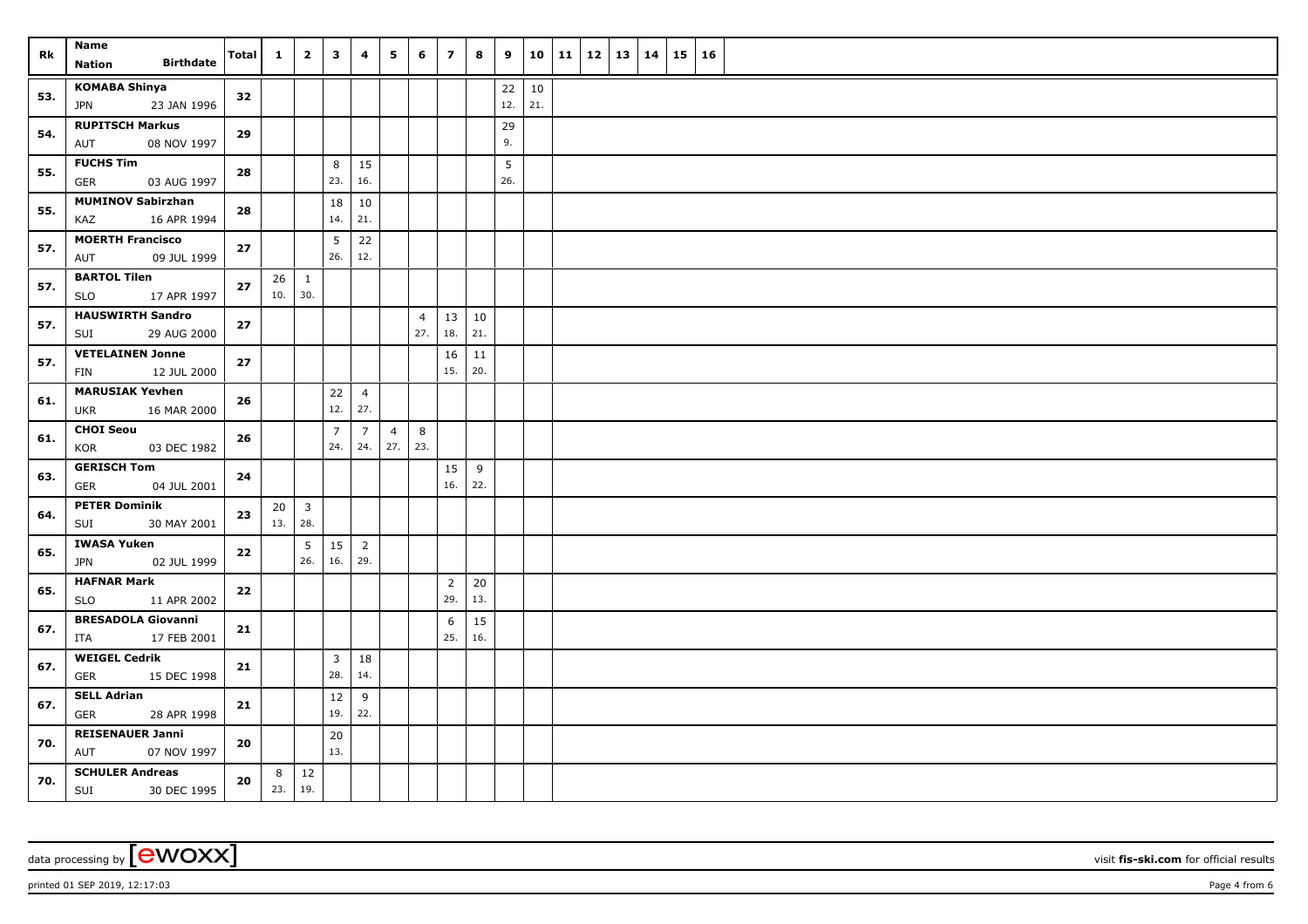| Rk  | Name<br><b>Birthdate</b>                                  | <b>Total</b> | $\mathbf{1}$              | $\overline{2}$          | $\mathbf{3}$ | 4                   | 5         | 6 | $\overline{\mathbf{z}}$ | 8                      | 9              | 10                    | 11 | 12 13 | 14 | $15 \mid 16$ |  |
|-----|-----------------------------------------------------------|--------------|---------------------------|-------------------------|--------------|---------------------|-----------|---|-------------------------|------------------------|----------------|-----------------------|----|-------|----|--------------|--|
|     | Nation                                                    |              |                           |                         |              |                     |           |   |                         |                        |                |                       |    |       |    |              |  |
| 70. | <b>SEMENIC Anze</b><br><b>SLO</b><br>01 AUG 1993          | 20           | 6                         | $\vert$ 14<br>$25.$ 17. |              |                     |           |   |                         |                        |                |                       |    |       |    |              |  |
| 73. | <b>SEIDL Fabian</b><br><b>GER</b><br>23 JUN 1997          | 19           |                           |                         | 11<br>20.    | 8<br>23.            |           |   |                         |                        |                |                       |    |       |    |              |  |
| 74. | <b>CONTAMINE Mathis</b><br>14 SEP 2001<br><b>FRA</b>      | 18           |                           |                         |              |                     |           |   | 18<br>14.               |                        |                |                       |    |       |    |              |  |
| 75. | <b>GASIENICA Patrick</b><br>28 NOV 1998<br>USA            | 16           |                           |                         |              |                     |           |   |                         | 14<br>17.              |                | $\overline{2}$<br>29. |    |       |    |              |  |
|     | <b>WATANABE Rikuta</b>                                    |              |                           |                         |              |                     |           |   |                         |                        | $\overline{7}$ | 9                     |    |       |    |              |  |
| 75. | 09 JUL 1995<br><b>JPN</b>                                 | 16           |                           |                         |              |                     |           |   |                         |                        | 24.            | 22.                   |    |       |    |              |  |
| 77. | <b>BJOERENG Joacim Oeder</b><br>14 DEC 1995<br><b>NOR</b> | 15           |                           |                         |              |                     |           |   | 10<br>21.               | $5\overline{)}$<br>26. |                |                       |    |       |    |              |  |
| 78. | <b>VASKUL Andrii</b><br>UKR<br>01 APR 1999                | 14           |                           |                         | 13<br>18.    | $\mathbf{1}$<br>30. |           |   |                         |                        |                |                       |    |       |    |              |  |
|     | <b>MYHREN Mats Bjerke</b>                                 |              |                           |                         |              | 13                  |           |   |                         |                        |                |                       |    |       |    |              |  |
| 79. | 23 SEP 1997<br>NOR                                        | 13           |                           |                         |              | 18.                 |           |   |                         |                        |                |                       |    |       |    |              |  |
| 79. | <b>WESTERHEIM Oscar P</b><br>03 JAN 1996<br><b>NOR</b>    | 13           |                           |                         |              |                     | 13<br>18. |   |                         |                        |                |                       |    |       |    |              |  |
| 79. | <b>MAERKL Kilian</b><br>GER<br>10 APR 2000                | 13           |                           |                         |              |                     |           |   |                         |                        | 13<br>18.      |                       |    |       |    |              |  |
| 82. | <b>KURITA Riki</b><br><b>JPN</b><br>16 SEP 1998           | 12           |                           |                         |              |                     |           |   |                         |                        |                | 12<br>19.             |    |       |    |              |  |
| 82. | <b>LISSO Justin</b><br><b>GER</b><br>12 DEC 1999          | 12           |                           |                         |              |                     | 12<br>19. |   |                         |                        |                |                       |    |       |    |              |  |
| 82. | <b>HOFER Thomas</b><br>28 JAN 1996<br>AUT                 | 12           |                           |                         |              | $12\,$<br>19.       |           |   |                         |                        |                |                       |    |       |    |              |  |
| 82. | <b>PILCH Tomasz</b><br>20 OCT 2000<br>POL                 | 12           | $\overline{3}$<br>28.     |                         |              |                     | 9<br>22.  |   |                         |                        |                |                       |    |       |    |              |  |
|     | <b>URLAUB Andrew</b>                                      |              |                           |                         |              |                     |           |   |                         |                        | 8              | $\overline{3}$        |    |       |    |              |  |
| 86. | 12 APR 2001<br>USA                                        | 11           |                           |                         |              |                     |           |   |                         |                        | 23.            | 28.                   |    |       |    |              |  |
| 87. | <b>KYTOSAHO Niko</b><br>FIN<br>18 DEC 1999                | 10           | $\mathbf{1}$<br>$30.$ 22. | 9                       |              |                     |           |   |                         |                        |                |                       |    |       |    |              |  |
| 87. | <b>NAZAROV Mikhail</b><br>14 OCT 1994<br><b>RUS</b>       | 10           | 10<br>21.                 |                         |              |                     |           |   |                         |                        |                |                       |    |       |    |              |  |
|     | <b>TOROK Eduard</b>                                       |              |                           |                         |              |                     |           |   |                         |                        | 9              |                       |    |       |    |              |  |
| 89. | HUN<br>02 MAY 1997                                        | 9            |                           |                         |              |                     |           |   |                         |                        | 22.            |                       |    |       |    |              |  |
| 89. | <b>STEINER Maximilian</b><br>AUT<br>04 MAY 1996           | 9            |                           |                         |              |                     |           |   | 5<br>26.                | $\overline{4}$<br>27.  |                |                       |    |       |    |              |  |

data processing by **CWOXX** wisit **fis-ski.com** for official results

printed 01 SEP 2019, 12:17:03 Page 5 from 6